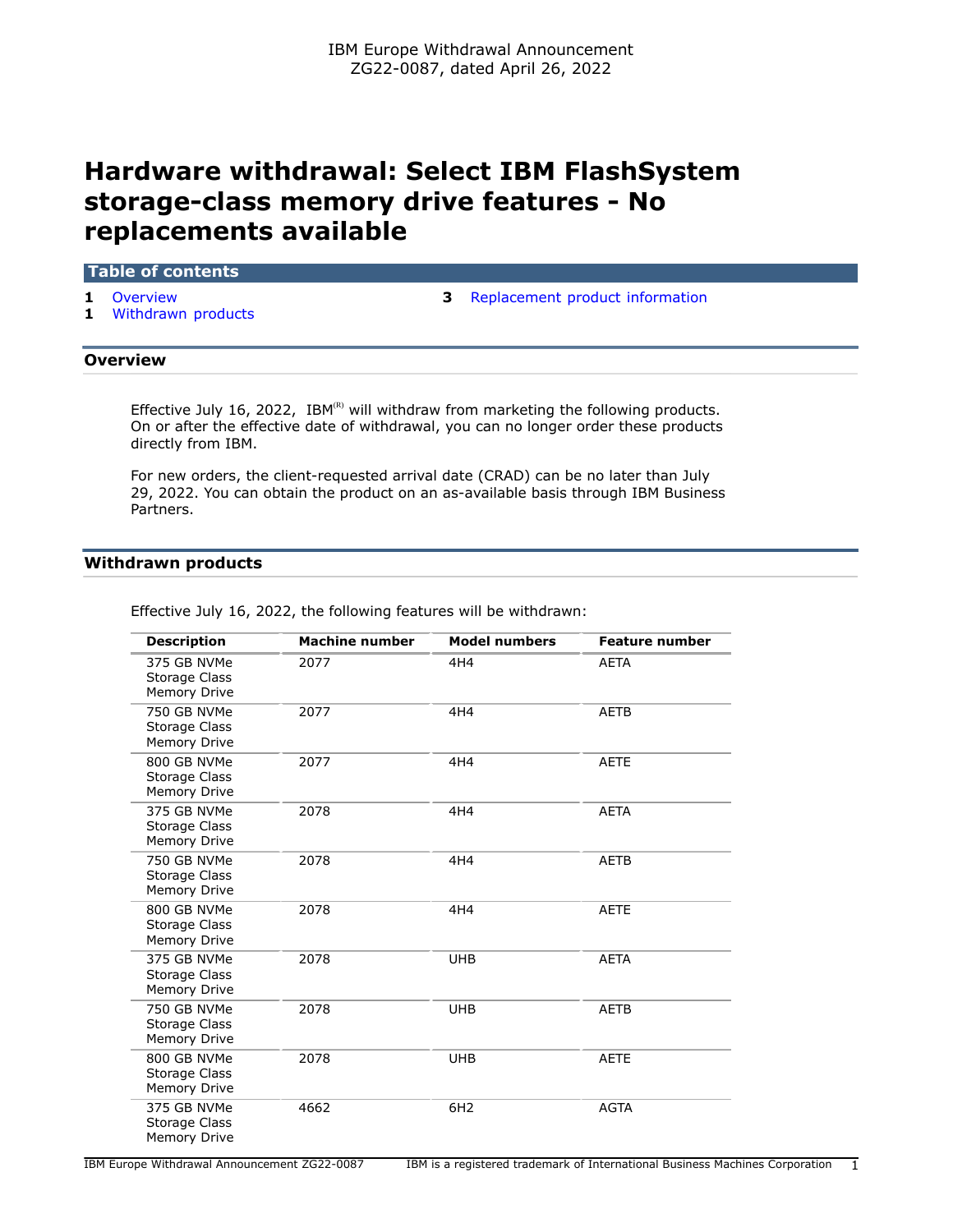| <b>Description</b>                                  | <b>Machine number</b> | <b>Model numbers</b> | <b>Feature number</b> |
|-----------------------------------------------------|-----------------------|----------------------|-----------------------|
| 750 GB NVMe<br><b>Storage Class</b><br>Memory Drive | 4662                  | 6H <sub>2</sub>      | <b>AGTB</b>           |
| 800 GB NVMe<br>Storage Class<br>Memory Drive        | 4662                  | 6H <sub>2</sub>      | <b>AGTE</b>           |
| 375 GB NVMe<br>Storage Class<br>Memory Drive        | 4662                  | UH <sub>6</sub>      | <b>AGTA</b>           |
| 750 GB NVMe<br>Storage Class<br>Memory Drive        | 4662                  | UH <sub>6</sub>      | <b>AGTB</b>           |
| 800 GB NVMe<br>Storage Class<br>Memory Drive        | 4662                  | UH <sub>6</sub>      | <b>AGTE</b>           |
| 375 GB NVMe<br>Storage Class<br>Memory Drive        | 2076                  | 824                  | <b>ADTA</b>           |
| 750 GB NVMe<br>Storage Class<br>Memory Drive        | 2076                  | 824                  | ADTB                  |
| 800 GB NVMe<br>Storage Class<br>Memory Drive        | 2076                  | 824                  | <b>ADTE</b>           |
| 375 GB NVMe<br>Storage Class<br>Memory Drive        | 2076                  | U7C                  | <b>ADTA</b>           |
| 750 GB NVMe<br>Storage Class<br>Memory Drive        | 2076                  | U7C                  | ADTB                  |
| 800 GB NVMe<br><b>Storage Class</b><br>Memory Drive | 2076                  | U7C                  | <b>ADTE</b>           |
| 375 GB NVMe<br>Storage Class<br>Memory Drive        | 4664                  | 824                  | <b>ADTA</b>           |
| 750 GB NVMe<br>Storage Class<br>Memory Drive        | 4664                  | 824                  | <b>ADTB</b>           |
| 800 GB NVMe<br>Storage Class<br>Memory Drive        | 4664                  | 824                  | <b>ADTE</b>           |
| 375 GB NVMe<br>Storage Class<br>Memory Drive        | 4664                  | U7C                  | <b>ADTA</b>           |
| 750 GB NVMe<br>Storage Class<br>Memory Drive        | 4664                  | U7C                  | <b>ADTB</b>           |
| 800 GB NVMe<br><b>Storage Class</b><br>Memory Drive | 4664                  | U7C                  | ADTE                  |
| 375 GB NVMe<br><b>Storage Class</b><br>Memory Drive | 9846                  | AG8                  | <b>AHTA</b>           |
| 750 GB NVMe<br>Storage Class<br>Memory Drive        | 9846                  | AG8                  | AHTB                  |
| 800 GB NVMe<br><b>Storage Class</b><br>Memory Drive | 9846                  | AG8                  | AHTE                  |
| 375 GB NVMe<br><b>Storage Class</b><br>Memory Drive | 9848                  | AG8                  | AHTA                  |